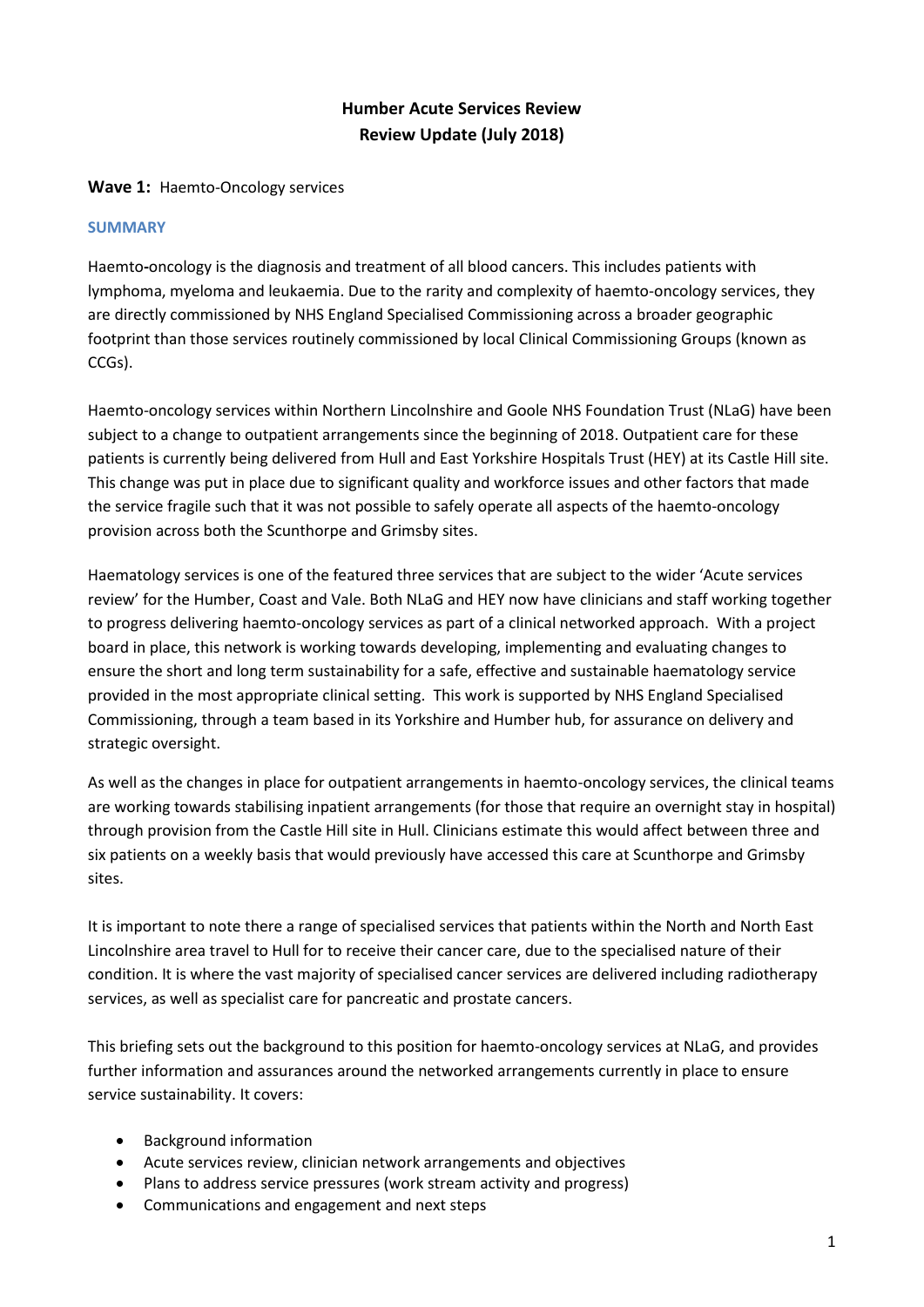#### **BACKGROUND**

North Lincolnshire and Goole Hospitals NHS Trust (NLaG) Chemotherapy services compliance status is stated with NHS England as being in 'provider action', a term used when commissioners identify an issue with a Trust that requires an improvement. This was due to non-compliance in meeting the service specification requirements relating to mandatory delivery of all tumour site regimens through the eprescribing system.

Specialised commissioners are responsible for the commissioning of this service within the Yorkshire and Humber (Y&H) hub and had been working over the 17/18 financial year with the trust to resolve this and bring to a timely resolution.

Through contractual discussion with the trust and identifying a number of the internal NLaG project milestones not being delivered a meeting was requested between the commissioners and the clinical and management team at NLaG in August 2017. This was for ongoing assurance purposes and to understand any blockers and barriers for compliance.

This meeting was perceived to be successful between all parties. It did as a consequence raise a number of quality concerns and formed a substantial action plan for the trust to review and address. These were discussed with NHS England hub senior management team and the regional leadership group for Specialised Commissioning in the North of England as a matter of concern relating to haematology delivery and practices within the trust.

In December 2017, to ensure clinical and quality practices within the organisation were being adhered to as per the service specification requirements Y&H hub specialised commissioners requested the Quality Surveillance Team (QST) to undertake a rapid peer review on the Chemotherapy service. This was requested to have a particular focus on the delivery of the Haemto-oncological element of the service. Haemto-oncology is the diagnosis and treatment of all blood cancers. This includes patients with lymphoma, myeloma and leukaemia.

Haematology services across North Lincolnshire and Goole Hospitals NHS Trust (NLaG) are considered 'fragile' along with a number of clinical services. This has been due in the main to a number of vacant substantive consultant posts across that undermines the sustainability of these services, with HEY also experiencing significant workforce capacity issues.

# **ACUTE SERVICES REVIEW, CLINICAL NETWORK ARRANGEMENTS AND OBJECTIVES**

### **Acute services review and clinical network arrangements**

Haematology services is one of the featured three services that are subject to the wider 'Acute services review' for the Humber, Coast and Vale. There is a continued risk in delivery across both NLaG and Hull and East Yorkshire Hospitals Trust (HEY) as the specialised cancer centre within the cancer alliance footprint. As part of this work, a project team for haemto-oncology will ensure a consistent approach is undertaken and that all stakeholders are fully informed and aware of all aspects of the work.

An added consequence is the impact on Haematology services provided in the district general hospital (DGH) haematology services which are commissioned by Clinical Commissioning Group (CCG) colleagues.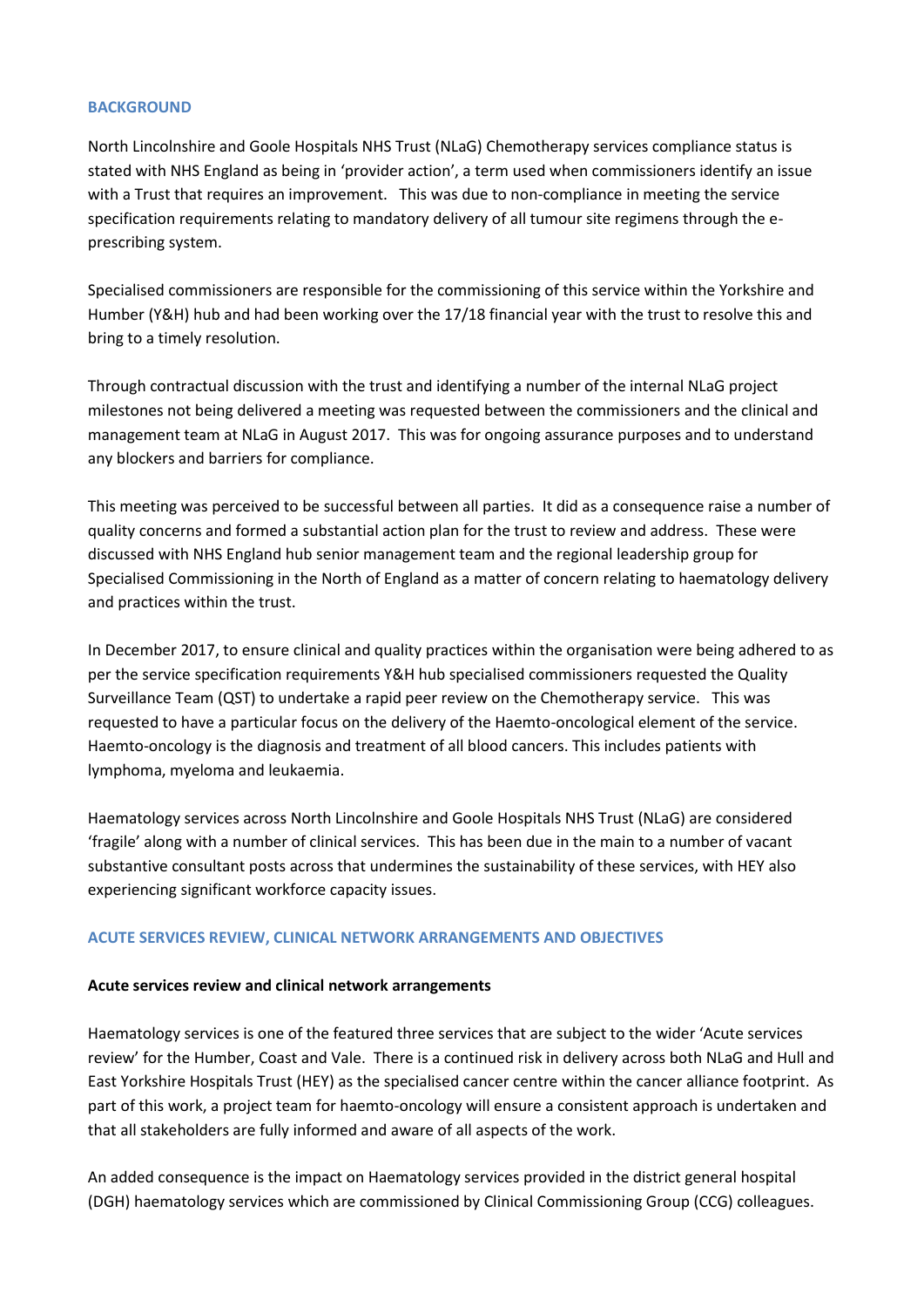The potential solution will ensure ongoing future sustainability of these services through collaborative working.

The clinical teams at both HEY and NLaG have formed a joint clinical and managerial network. This will evaluate, develop and implement changes to ensure the short and long term sustainability for a safe, effective and sustainable haematology service.

This is now supported by NHS England specialised commissioner for assurance on delivery and strategic oversight. From January 2018 NHS England specialised commissioners have been involved in discussions and are part of the Hematology Network Board which now meets every six weeks to provide assurance on the progress and implementation of the project. Oversight on progress is provided through service specialist input to the senior management team within specialised commissioning. There is a commitment to ensuring this work aligns with the principles and methodologies of the wider system 'Acute services review' and takes into account the wider fragility of services within the Humber, Coast and Vale region.

# **Identified benefits**

The clinical and management teams within the project board have identified the following benefits to this project:

- Safe, sustainable quality driven clinical delivery model for the patients of NLaG and HEY for Haemto-oncology services in the first instance
- Promoting, addressing and reducing inequalities in patient care
- Then facilitating a wider oncology service review across the system
- Promoting a collaborative, flexible workforce that will attract and encourage health professionals into the system
- Improved workforce engagement, capacity, levels of training and overall satisfaction
- Ensuring compliance on delivery of the Chemotherapy service specification
- Improved patient experience

# **Actions to date and future deliverables**

The project has been developed through necessity to ensure the ongoing delivery of a safe, quality, sustainability service for Haemto-oncology care is maintained with the NLaG and HEY region. Management teams within both Trusts have established weekly meetings to develop and implement short term actions to ensure safe service delivery continues for patients. Additionally a weekly teleconference between the two organisations has been established.

A number of immediate actions have been completed in order to minimise the potential clinical risk posed by the NLaG staffing shortages and peer review findings, these include:

- Transfer of complex outpatient regimens (6 regimens) to HEY from NLaG with immediate effect
- Engagement with commissioners (NHSE/CCGs)
- Regular clinical Multi-Disciplinary Team (MDT) meetings
- Weekly managerial teleconference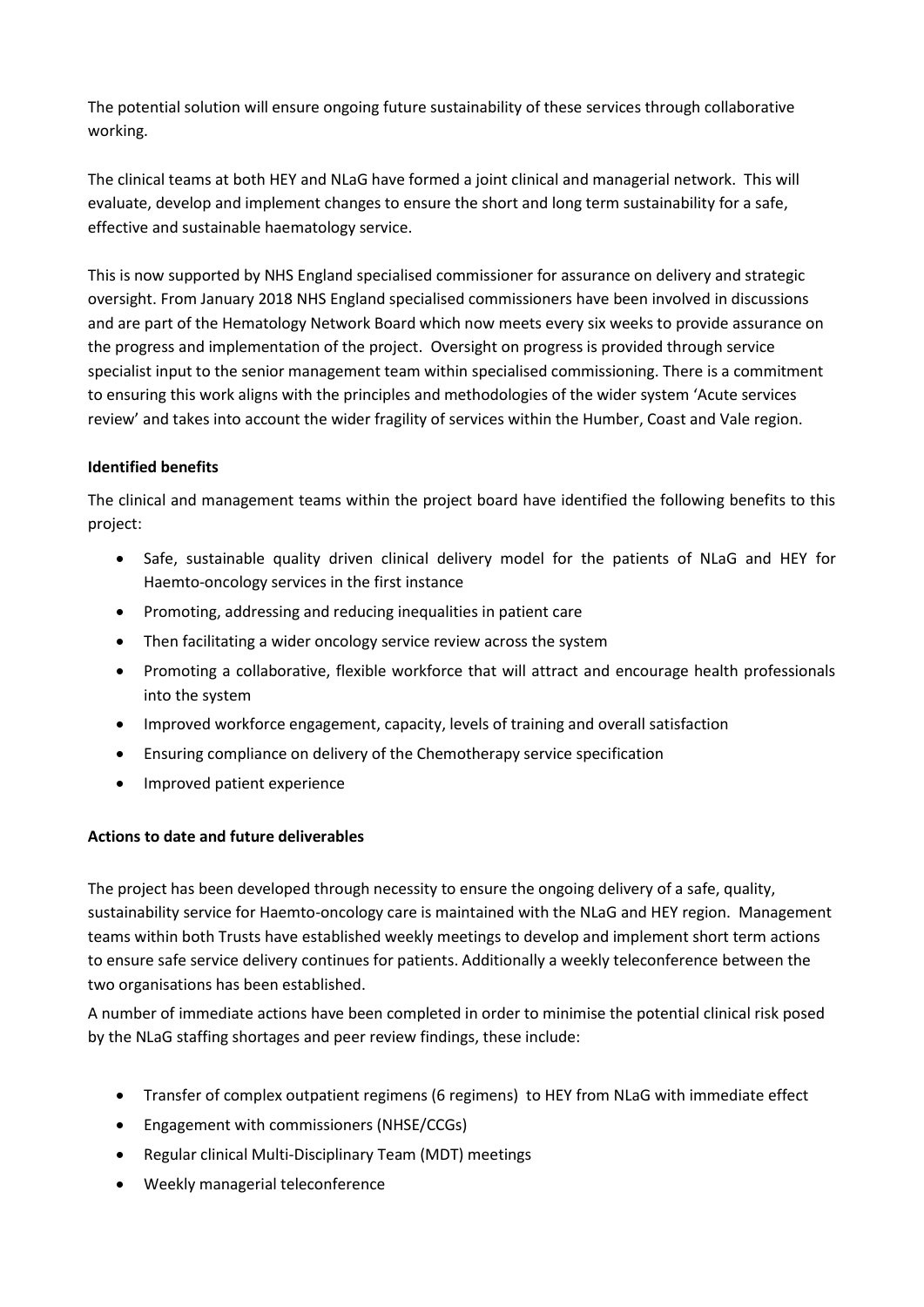- Development of a comprehensive action plan addressing the peer review findings
- Elective pathway confirmed by both Trusts
- Establishment of a treat and transfer protocol for acute admissions drafted

A further set of key project objectives have been agreed for future work:

- To develop a safe, quality driven, sustainable haemto-oncology service
- To develop a flexible, workforce that can meet the requirements of the service
- To ensure quality of service provision is at heart of service provision
- To ensure that e-prescribing / SACT is utilised throughout the delivery model
- To ensure financial sustainability and recognise areas of best practice to make efficiency savings
- To move to a lead provider contractual model for chemotherapy services between HEY and NLaG

### **PLANS TO ADDRESS SERVICE PRESSURES**

The initial phase of the project is providing support to the existing service to ensure service sustainability across both Grimsby and Scunthorpe sites.

The second phase will then look to bring the Inpatient Haemto-oncology service for NLaG under the HEY service.

The below recommended approach has been developed in partnership between the clinical and management teams, at both providers as a solution to the current service issues. Whilst addressing the need to future proof the services for future ongoing sustainability.

### **Recommended approach – Phase One**

To develop haematology services across the NLaG and HEY network to ensure a safe and sustainable service, the focus is now on the HEY team to release inpatient capacity at the Queens Centre to enable the NLaG inpatients to be transferred.

*Current HEY Work Stream Progress:*

- Nurse Led Chemotherapy delivery in Haematology services Started late February 2018
- Walk in and Assessment Unit, including single telephone triage line started April 2018
- Ambulatory Chemotherapy for Haematology patients started April 2018

### *Current NLAG Work Stream Progress:*

- Changes to outpatient configuration
- Implementation of the peer review recommendations

Both HEY and NLaG have an individual project group which identify and monitor the actions against each work stream. Updates are given at each project team meeting and where necessary the weekly teleconference. These in turn are monitored for assurance of delivery/governance through the Strategy Board.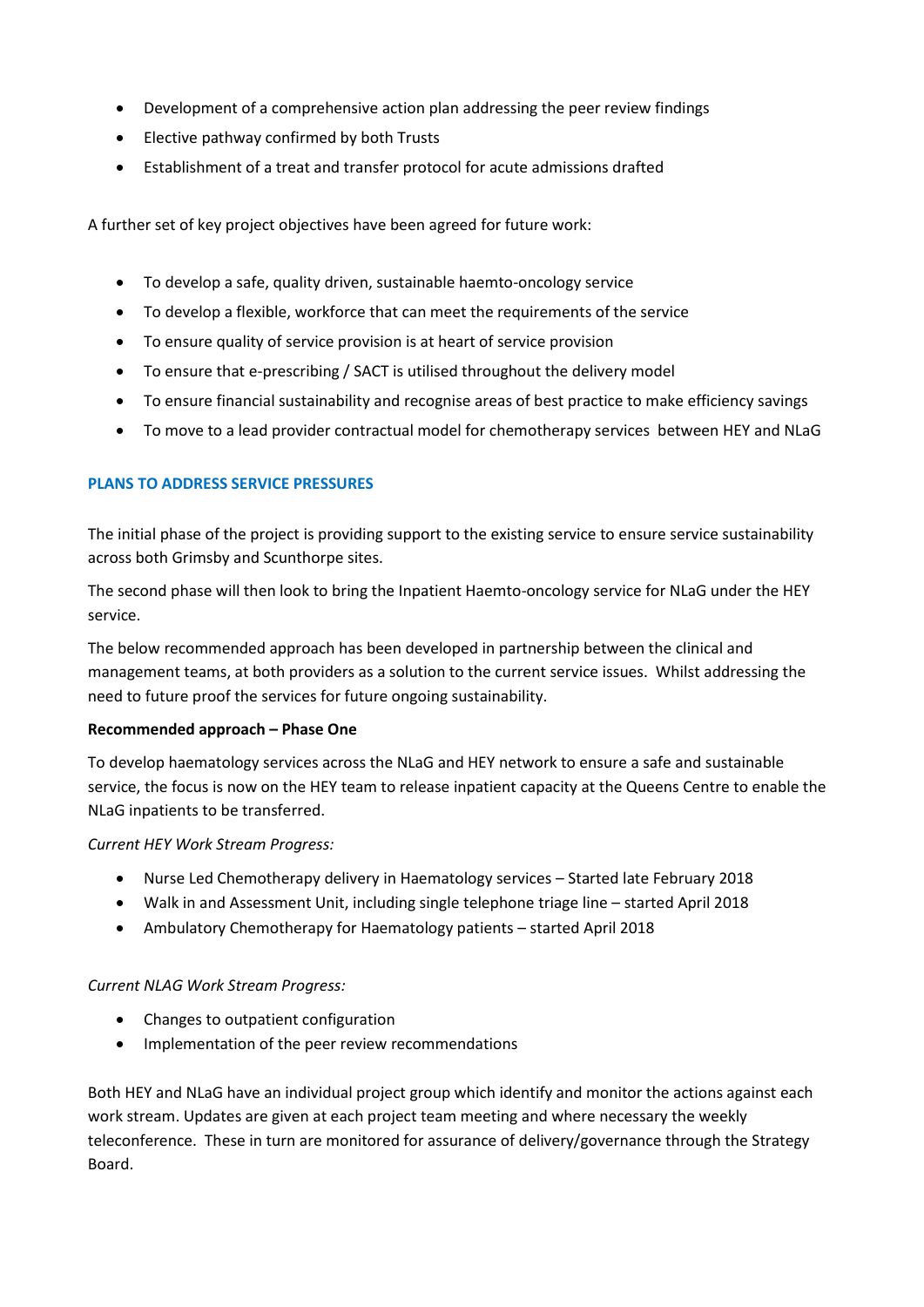### **Recommended approach - Phase Two**

Once HEY has released inpatient capacity through their work streams above, the proposed plan will be to transfer the haematology inpatients from both NLaG sites to HEY.

HEY require a period of time to embed the walk in and assessment unit and the ambulatory chemo model before the transfer of NLaG inpatients can take place.

The proposed start date to patriate Grimsby inpatients on the HEY site is proposed September 2018, with Scunthorpe inpatients following on shortly after. The above HEY work streams will continue to be monitored throughout the period of implementation and if capacity is released earlier the inpatients will be patriated earlier.

*Planned workstreams:*

- $\bullet$  HEY to take tele triage calls for NLaG
- Grimsby inpatient transfer
- Scunthorpe inpatient transfer

To support this HEY will start to take the triage calls from NLaG prior to inpatient transfer. A small group will be established to develop the triage pathway to ensure patients can be admitted on both NLaG sites once HEY start the triage.

# **COMMUNICATIONS AND ENGAGEMENT AND NEXT STEPS**

There is a commitment to ensuring that staff, patients and the wider population is kept informed on developments to date within this service and the next steps.

The table below sets out a summary of activity to date and outlines broad principles for engagement and monitoring of haemto-oncology service user feedback going forward within both NLaG and HEY. Further information and details of the communications plan can be provided on request.

| <b>PHASE 1- Communications with</b><br>patients, staff Public     | Joint communications brief to public on transfer of patients<br>from Grimsby November 2017                                                    |
|-------------------------------------------------------------------|-----------------------------------------------------------------------------------------------------------------------------------------------|
|                                                                   | OSC Minutes October 2017                                                                                                                      |
|                                                                   | http://webarchive.northlincs.gov.uk/councilanddemocracy/<br>scrutiny/health-scrutiny-panel/minutes/health-scrutiny-<br>panel-30-october-2017/ |
|                                                                   | NLAG Trust Board Minutes November 2017                                                                                                        |
|                                                                   | NLG17447-Trust-Boa<br>rd-Public-Minutes-dra                                                                                                   |
|                                                                   | Patient communications (leaflets)                                                                                                             |
| Phase 1 – monitoring of changes (Both<br>Trusts where applicable) | Monitor Friends and Family test in Haematology                                                                                                |
|                                                                   | <b>Monitor Complaints &amp; PALs</b>                                                                                                          |
|                                                                   | Sample Questionnaires in Assessment Unit and Day Unit                                                                                         |
|                                                                   | HEY Haematology annual report comparison 2017/18 v                                                                                            |